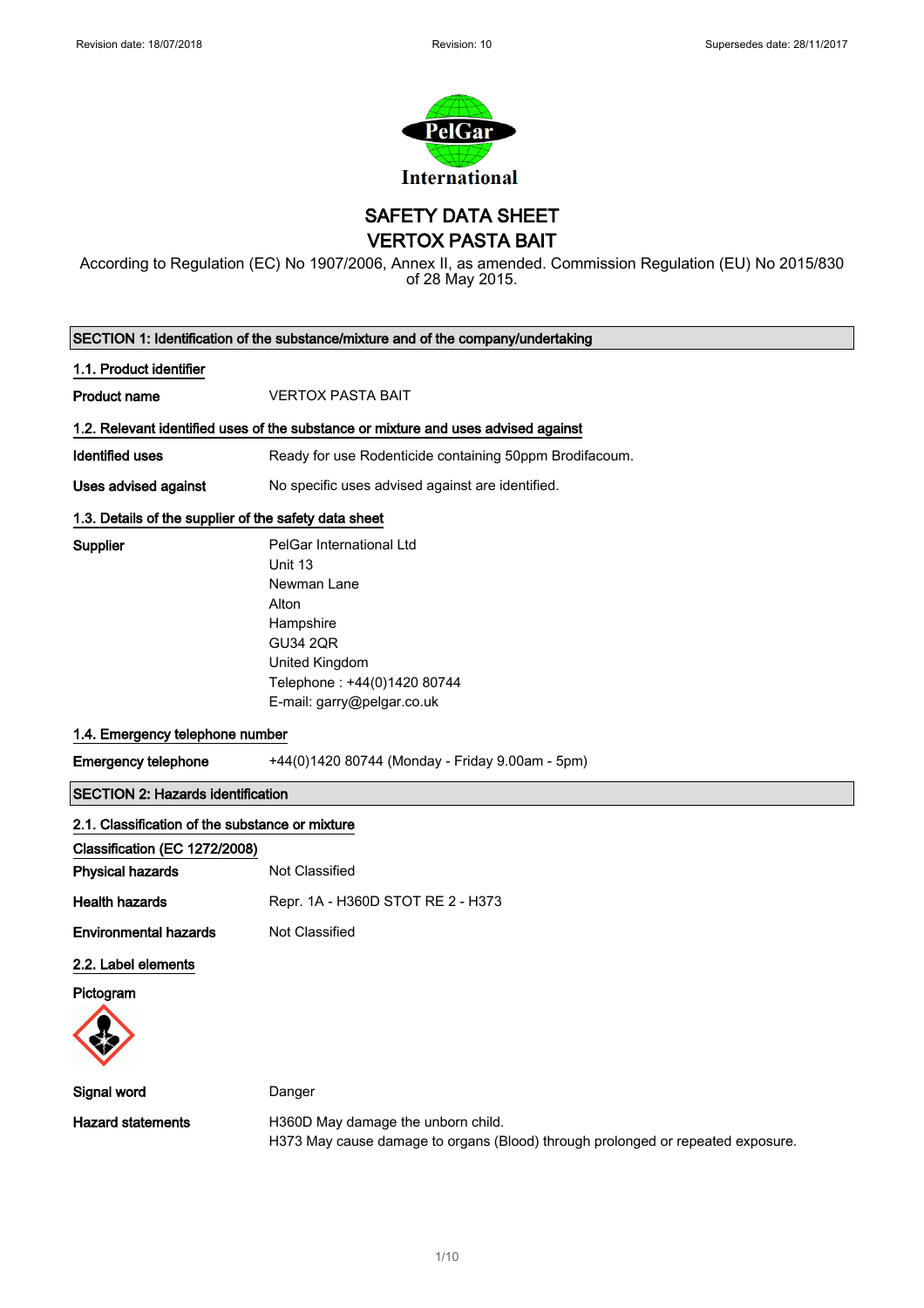| <b>Precautionary statements</b> | P201 Obtain special instructions before use.                                   |
|---------------------------------|--------------------------------------------------------------------------------|
|                                 | P202 Do not handle until all safety precautions have been read and understood. |
|                                 | P280 Wear protective gloves.                                                   |
|                                 | P308+P313 IF exposed or concerned: Get medical advice/ attention.              |
|                                 | P314 Get medical advice/ attention if you feel unwell.                         |
|                                 | P405 Store locked up.                                                          |
|                                 | P501 Dispose of contents/ container in accordance with national regulations.   |

## 2.3. Other hazards

This product does not contain any substances classified as PBT or vPvB.

| SECTION 3: Composition/information on ingredients                   |                           |        |
|---------------------------------------------------------------------|---------------------------|--------|
| 3.2. Mixtures                                                       |                           |        |
| 2,2'-Iminodiethanol                                                 |                           | < 0.1% |
| CAS number: 111-42-2                                                | EC number: 203-868-0      |        |
| Classification                                                      |                           |        |
| Acute Tox. 4 - H302                                                 |                           |        |
| Skin Irrit. 2 - H315                                                |                           |        |
| Eye Dam. 1 - H318                                                   |                           |        |
| <b>STOT RE 2 - H373</b>                                             |                           |        |
| <b>BRODIFACOUM (EU)</b>                                             |                           | 0.005% |
|                                                                     |                           |        |
| CAS number: 56073-10-0                                              | EC number: 259-980-5      |        |
| M factor (Acute) = $10$                                             | M factor (Chronic) = $10$ |        |
| Classification                                                      |                           |        |
| Acute Tox. 1 - H300                                                 |                           |        |
| Acute Tox. 1 - H310                                                 |                           |        |
| Acute Tox. 1 - H330                                                 |                           |        |
| Repr. 1A - H360D                                                    |                           |        |
| STOT RE 1 - H372                                                    |                           |        |
| Aquatic Acute 1 - H400                                              |                           |        |
| Aquatic Chronic 1 - H410                                            |                           |        |
| <b>Denatonium Benzoate</b>                                          |                           | 0.001% |
| CAS number: 3734-33-6                                               | EC number: 223-095-2      |        |
| Classification                                                      |                           |        |
| Acute Tox. 4 - H332                                                 |                           |        |
| Skin Irrit. 2 - H315                                                |                           |        |
| Eye Dam. 1 - H318                                                   |                           |        |
| Aquatic Chronic 3 - H412                                            |                           |        |
| The full text for all hazard statements is displayed in Section 16. |                           |        |

SECTION 4: First aid measures

#### 4.1. Description of first aid measures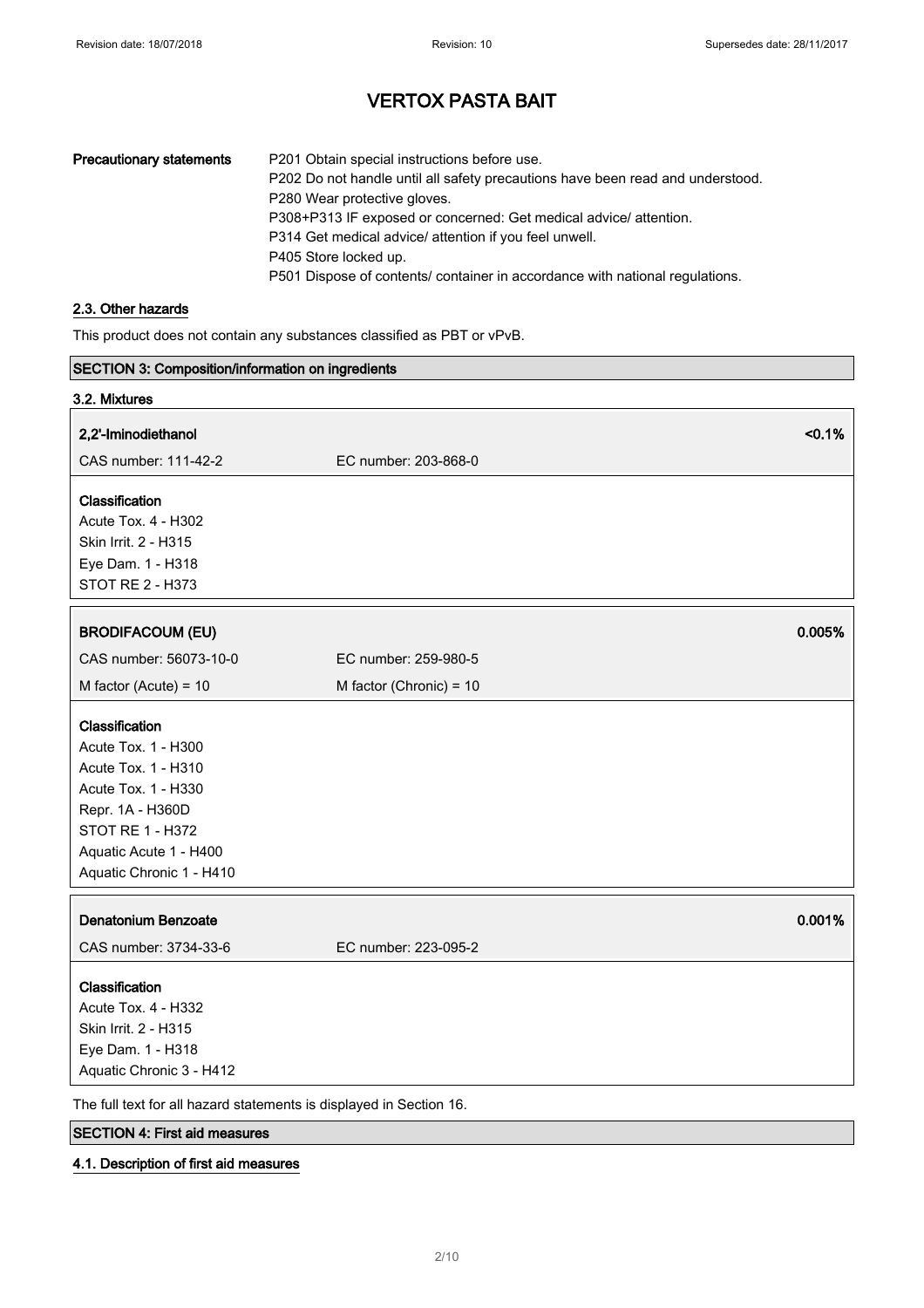| <b>General information</b>                                 | In case of accident or if you feel unwell, seek medical advice immediately (show the label<br>where possible). Advice for Medical Doctors: Brodifacoum is an indirect anti-coagulant.<br>Phytomenadione, Vitamin K, is antidotal. Determin prothrombin time not less than 18 hours<br>after consumption. If elevated, administer Vitamin K1 until prothrombin time normalises.<br>Continue determination of prothrombin time for two weeks after withdrawal of antidote and<br>resume treatment if elevation occurs in that time. |  |
|------------------------------------------------------------|-----------------------------------------------------------------------------------------------------------------------------------------------------------------------------------------------------------------------------------------------------------------------------------------------------------------------------------------------------------------------------------------------------------------------------------------------------------------------------------------------------------------------------------|--|
| <b>Inhalation</b>                                          | Due to the physical nature of this product, exposure by this route is unlikely. IF INHALED:<br>Move affected person to fresh air and keep warm and at rest in a position comfortable for<br>breathing. Get medical attention if symptoms are severe or persist.                                                                                                                                                                                                                                                                   |  |
| Ingestion                                                  | Rinse mouth thoroughly with water. Do not induce vomiting. Get medical attention<br>immediately.                                                                                                                                                                                                                                                                                                                                                                                                                                  |  |
| <b>Skin contact</b>                                        | May cause irritation to susceptible persons. Immediately take off all contaminated clothing.<br>Wash skin thoroughly with soap and water. Get medical attention if symptoms are severe or<br>persist after washing.                                                                                                                                                                                                                                                                                                               |  |
| Eye contact                                                | May cause eye irritation to susceptible persons. Rinse immediately with plenty of water and<br>seek medical advice.                                                                                                                                                                                                                                                                                                                                                                                                               |  |
| <b>Protection of first aiders</b>                          | First aid personnel should wear appropriate protective equipment during any rescue.                                                                                                                                                                                                                                                                                                                                                                                                                                               |  |
|                                                            | 4.2. Most important symptoms and effects, both acute and delayed                                                                                                                                                                                                                                                                                                                                                                                                                                                                  |  |
| General information                                        | The severity of the symptoms described will vary dependent on the concentration and the<br>length of exposure.                                                                                                                                                                                                                                                                                                                                                                                                                    |  |
| Inhalation                                                 | Unlikely to present an inhalation hazard. If symptoms develop move the exposed person to<br>fresh air. Immediately obtain medical advice.                                                                                                                                                                                                                                                                                                                                                                                         |  |
| Ingestion                                                  | Rinse mouth. Do NOT induce vomiting. Call a doctor immediately.                                                                                                                                                                                                                                                                                                                                                                                                                                                                   |  |
| Skin contact                                               | May cause irritation.                                                                                                                                                                                                                                                                                                                                                                                                                                                                                                             |  |
| Eye contact                                                | May be slightly irritating to eyes.                                                                                                                                                                                                                                                                                                                                                                                                                                                                                               |  |
|                                                            | 4.3. Indication of any immediate medical attention and special treatment needed                                                                                                                                                                                                                                                                                                                                                                                                                                                   |  |
| Notes for the doctor                                       | Treat symptomatically.                                                                                                                                                                                                                                                                                                                                                                                                                                                                                                            |  |
| <b>SECTION 5: Firefighting measures</b>                    |                                                                                                                                                                                                                                                                                                                                                                                                                                                                                                                                   |  |
| 5.1. Extinguishing media                                   |                                                                                                                                                                                                                                                                                                                                                                                                                                                                                                                                   |  |
| Suitable extinguishing media                               | The product is not flammable. Extinguish with alcohol-resistant foam, carbon dioxide, dry<br>powder or water fog. Use fire-extinguishing media suitable for the surrounding fire.                                                                                                                                                                                                                                                                                                                                                 |  |
| Unsuitable extinguishing<br>media                          | Do not use water jet as an extinguisher, as this will spread the fire.                                                                                                                                                                                                                                                                                                                                                                                                                                                            |  |
| 5.2. Special hazards arising from the substance or mixture |                                                                                                                                                                                                                                                                                                                                                                                                                                                                                                                                   |  |
| Specific hazards                                           | None known.                                                                                                                                                                                                                                                                                                                                                                                                                                                                                                                       |  |
| <b>Hazardous combustion</b><br>products                    | Thermal decomposition or combustion products may include the following substances:<br>Harmful gases or vapours.                                                                                                                                                                                                                                                                                                                                                                                                                   |  |
| 5.3. Advice for firefighters                               |                                                                                                                                                                                                                                                                                                                                                                                                                                                                                                                                   |  |
| Protective actions during<br>firefighting                  | Avoid breathing fire gases or vapours. Evacuate area. Cool containers exposed to heat with<br>water spray and remove them from the fire area if it can be done without risk. Cool containers<br>exposed to flames with water until well after the fire is out.                                                                                                                                                                                                                                                                    |  |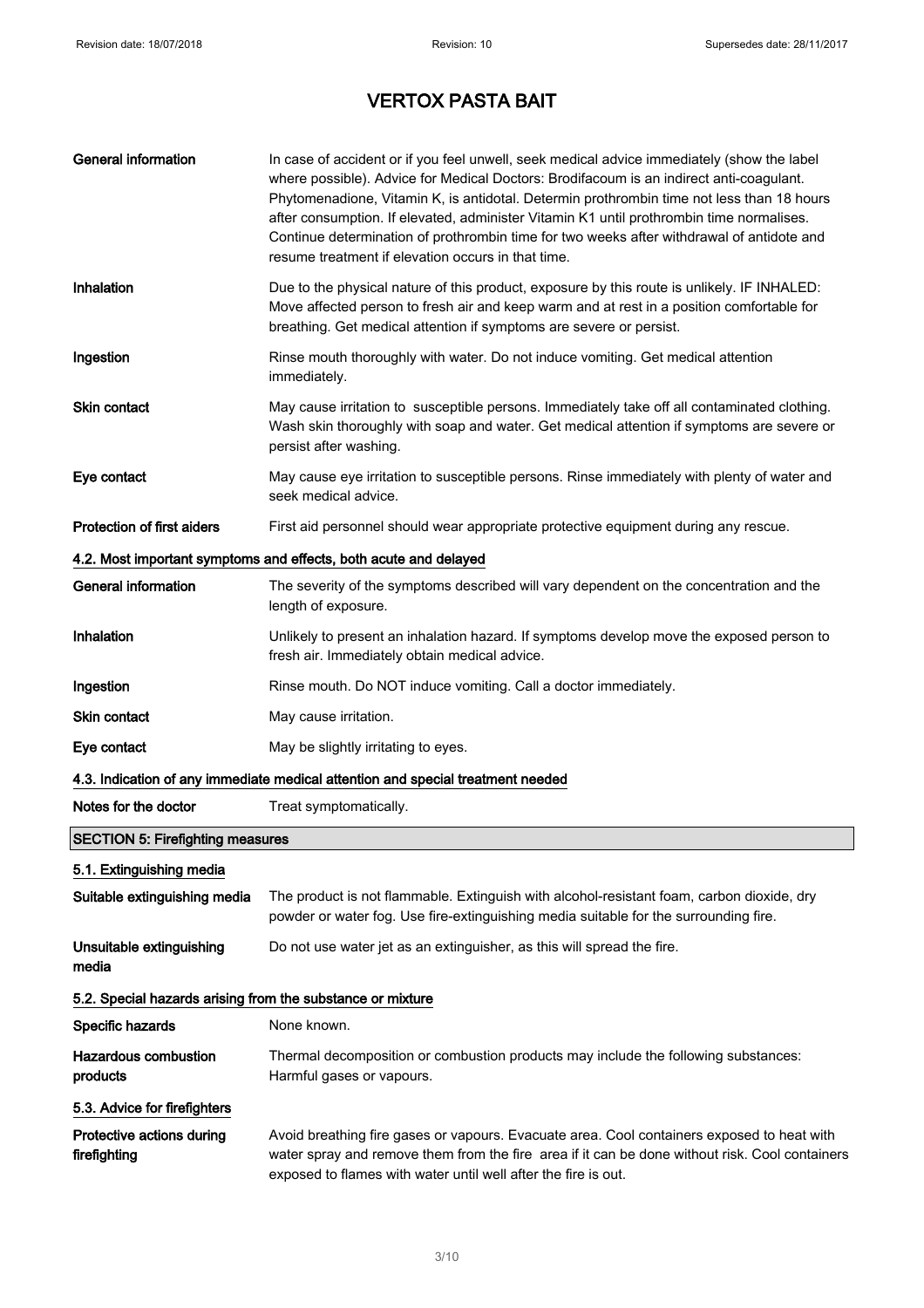| Special protective equipment<br>for firefighters          | Wear positive-pressure self-contained breathing apparatus (SCBA) and appropriate protective<br>clothing. Firefighter's clothing conforming to European standard EN469 (including helmets,<br>protective boots and gloves) will provide a basic level of protection for chemical incidents.                                                                                                                                                  |  |  |
|-----------------------------------------------------------|---------------------------------------------------------------------------------------------------------------------------------------------------------------------------------------------------------------------------------------------------------------------------------------------------------------------------------------------------------------------------------------------------------------------------------------------|--|--|
| <b>SECTION 6: Accidental release measures</b>             |                                                                                                                                                                                                                                                                                                                                                                                                                                             |  |  |
|                                                           | 6.1. Personal precautions, protective equipment and emergency procedures                                                                                                                                                                                                                                                                                                                                                                    |  |  |
| <b>Personal precautions</b>                               | Wear protective clothing as described in Section 8 of this safety data sheet.                                                                                                                                                                                                                                                                                                                                                               |  |  |
| 6.2. Environmental precautions                            |                                                                                                                                                                                                                                                                                                                                                                                                                                             |  |  |
| <b>Environmental precautions</b>                          | Avoid discharge into drains or watercourses or onto the ground.                                                                                                                                                                                                                                                                                                                                                                             |  |  |
| 6.3. Methods and material for containment and cleaning up |                                                                                                                                                                                                                                                                                                                                                                                                                                             |  |  |
| Methods for cleaning up                                   | Wear protective clothing as described in Section 8 of this safety data sheet. Clear up spills<br>immediately and dispose of waste safely. Collect spillage with a shovel and broom, or similar<br>and reuse, if possible. Collect and place in suitable waste disposal containers and seal<br>securely. Flush contaminated area with plenty of water. Wash thoroughly after dealing with a<br>spillage. For waste disposal, see Section 13. |  |  |
| 6.4. Reference to other sections                          |                                                                                                                                                                                                                                                                                                                                                                                                                                             |  |  |
| Reference to other sections                               | For personal protection, see Section 8. See Section 11 for additional information on health<br>hazards. See Section 12 for additional information on ecological hazards. For waste disposal,<br>see Section 13.                                                                                                                                                                                                                             |  |  |
| <b>SECTION 7: Handling and storage</b>                    |                                                                                                                                                                                                                                                                                                                                                                                                                                             |  |  |
| 7.1. Precautions for safe handling                        |                                                                                                                                                                                                                                                                                                                                                                                                                                             |  |  |
| Usage precautions                                         | As the product is a paste it is unlikely to produce dust. Read and follow manufacturer's<br>recommendations. Wear protective clothing as described in Section 8 of this safety data<br>sheet. Keep away from food, drink and animal feeding stuffs. Keep container tightly sealed<br>when not in use.                                                                                                                                       |  |  |
| Advice on general<br>occupational hygiene                 | Wash promptly if skin becomes contaminated. Take off contaminated clothing. Wash<br>contaminated clothing before reuse. Wash after use and before eating, smoking and using the<br>toilet.                                                                                                                                                                                                                                                  |  |  |
|                                                           | 7.2. Conditions for safe storage, including any incompatibilities                                                                                                                                                                                                                                                                                                                                                                           |  |  |
| Storage precautions                                       | Keep out of the reach of children. Keep away from food, drink and animal feeding stuffs. Keep<br>only in the original container. Keep container tightly closed, in a cool, well ventilated place.<br>Protect containers from damage. Keep away from oxidising materials, heat and flames.                                                                                                                                                   |  |  |
| Storage class                                             | Unspecified storage.                                                                                                                                                                                                                                                                                                                                                                                                                        |  |  |
| 7.3. Specific end use(s)                                  |                                                                                                                                                                                                                                                                                                                                                                                                                                             |  |  |
| Specific end use(s)                                       | The identified uses for this product are detailed in Section 1.2.                                                                                                                                                                                                                                                                                                                                                                           |  |  |
| Usage description                                         | Ready to use rodenticide containing 50 ppm Brodifacoum.                                                                                                                                                                                                                                                                                                                                                                                     |  |  |
| <b>SECTION 8: Exposure Controls/personal protection</b>   |                                                                                                                                                                                                                                                                                                                                                                                                                                             |  |  |
| 8.1. Control parameters<br>Occupational exposure limits   |                                                                                                                                                                                                                                                                                                                                                                                                                                             |  |  |

Propane-1,2-diol (Propane-1,2-diol Particulates) WEL 8-Hr limit mg/M3: 10 Propane-1,2-diol (Propane-1,2-diol total vapour and particulates) WEL 8-Hr limit ppm: 150 WEL 8Hr limit mg/M3: 474

Flour WEL 8-Hr limit mg/M3: 10 WEL 15 min limit mg/M3: 30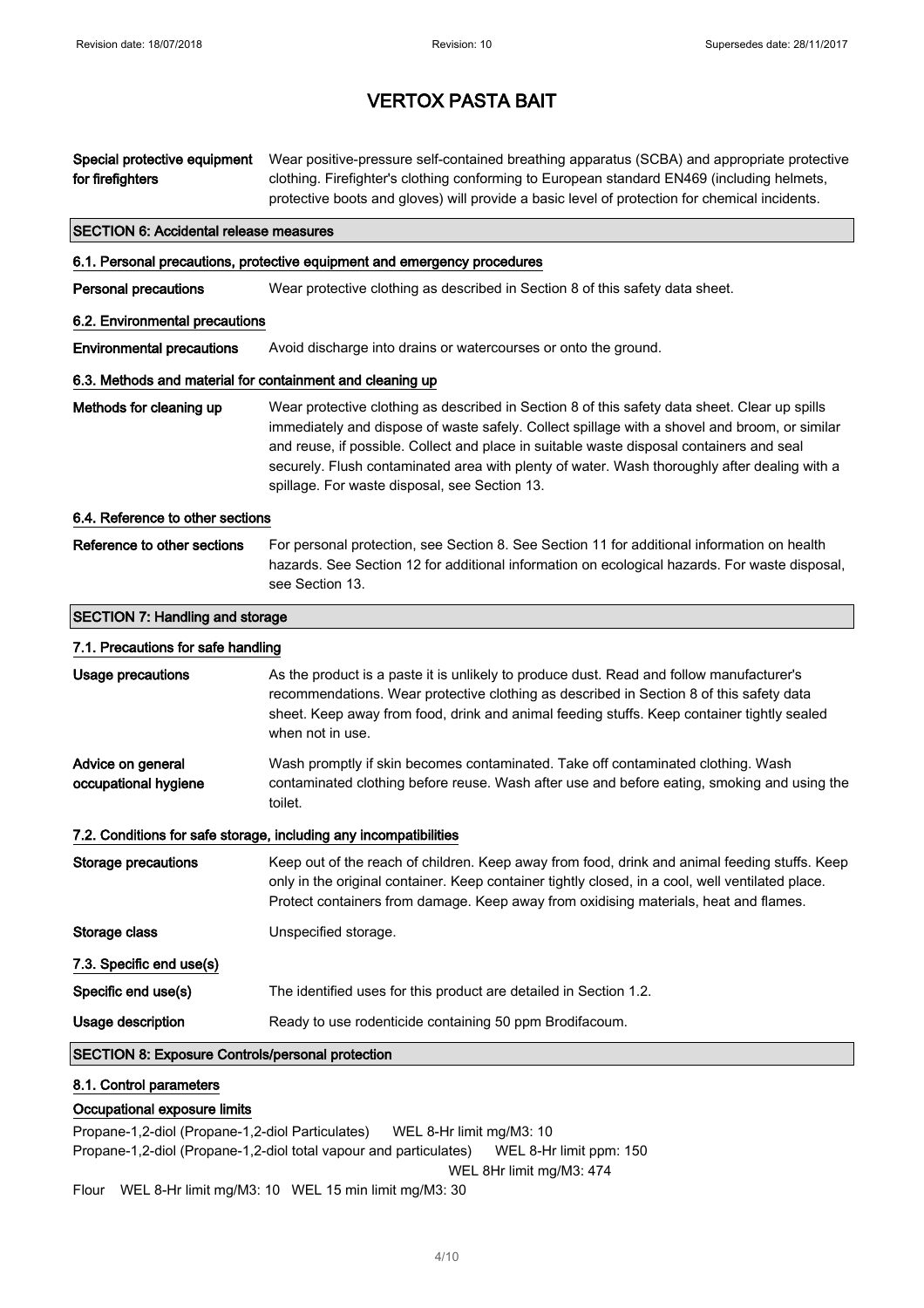#### 8.2. Exposure controls

| Appropriate engineering<br>controls       | Provide adequate ventilation.                                                                                                         |  |
|-------------------------------------------|---------------------------------------------------------------------------------------------------------------------------------------|--|
| <b>Personal protection</b>                | Keep away from food stuffs.                                                                                                           |  |
| Eye/face protection                       | Avoid contact with eyes.                                                                                                              |  |
| Hand protection                           | Suitable chemical resistant gloves are recommended for professional users.                                                            |  |
| Other skin and body<br>protection         | Personal protective equipment for the body should be selected based on the task being<br>performed and the risks involved.            |  |
| Hygiene measures                          | Wash hands thoroughly after handling. Do not eat, drink or smoke when using this product.<br>Wash contaminated clothing before reuse. |  |
| <b>Respiratory protection</b>             | Provide adequate ventilation.                                                                                                         |  |
| <b>Environmental exposure</b><br>controls | Keep container tightly sealed when not in use. Avoid release to the environment.                                                      |  |

### SECTION 9: Physical and Chemical Properties

#### 9.1. Information on basic physical and chemical properties

| Appearance                                      | Paste.                    |
|-------------------------------------------------|---------------------------|
| Colour                                          | Red or Blue               |
| Odour                                           | Characteristic.           |
| Odour threshold                                 | No information available. |
| рH                                              | No information available. |
| <b>Melting point</b>                            | Not relevant.             |
| Initial boiling point and range                 | No information available. |
| Flash point                                     | No information available. |
| <b>Evaporation rate</b>                         | No information available. |
| <b>Evaporation factor</b>                       | No information available. |
| Flammability (solid, gas)                       | combustible               |
| Upper/lower flammability or<br>explosive limits | No information available. |
| Other flammability                              | No information available. |
| Vapour pressure                                 | Not relevant.             |
| <b>Vapour density</b>                           | Not relevant.             |
| <b>Relative density</b>                         | No information available. |
| <b>Bulk density</b>                             | No information available. |
| Solubility(ies)                                 | No information available. |
| <b>Partition coefficient</b>                    | Not relevant.             |
| Auto-ignition temperature                       | No information available. |
| <b>Decomposition Temperature</b>                | No information available. |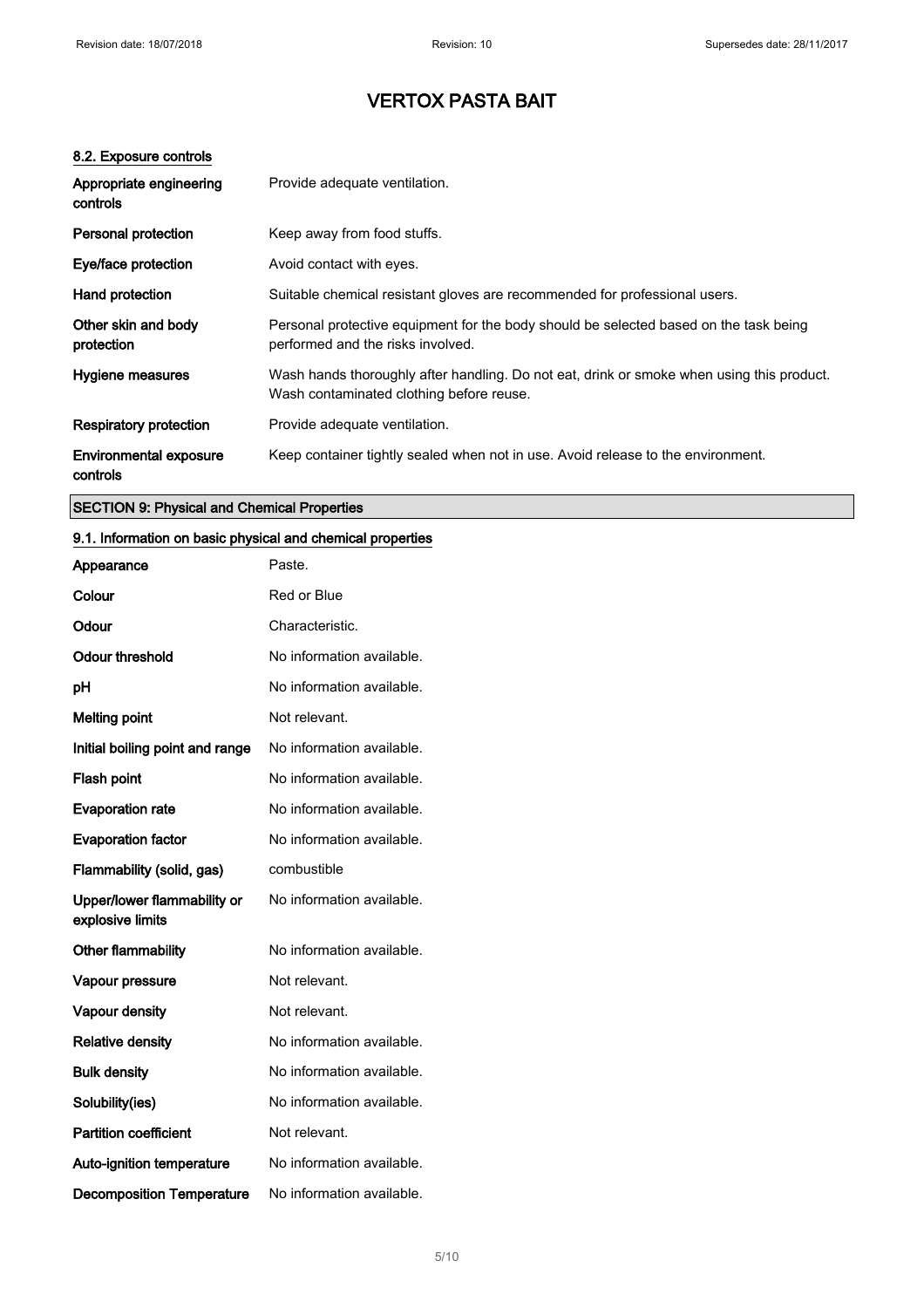| <b>Viscosity</b>                                                    | No information available.                                                                                                                                               |  |  |
|---------------------------------------------------------------------|-------------------------------------------------------------------------------------------------------------------------------------------------------------------------|--|--|
| <b>Explosive properties</b>                                         | Not considered to be explosive.                                                                                                                                         |  |  |
| <b>Explosive under the influence</b><br>of a flame                  | Not considered to be explosive.                                                                                                                                         |  |  |
| <b>Oxidising properties</b>                                         | Not oxidising.                                                                                                                                                          |  |  |
| 9.2. Other information                                              |                                                                                                                                                                         |  |  |
| <b>SECTION 10: Stability and reactivity</b>                         |                                                                                                                                                                         |  |  |
| 10.1. Reactivity                                                    |                                                                                                                                                                         |  |  |
| Reactivity                                                          | There are no known reactivity hazards associated with this product.                                                                                                     |  |  |
| 10.2. Chemical stability                                            |                                                                                                                                                                         |  |  |
| <b>Stability</b>                                                    | Stable at normal ambient temperatures and when used as recommended. Stable under the<br>prescribed storage conditions.                                                  |  |  |
| 10.3. Possibility of hazardous reactions                            |                                                                                                                                                                         |  |  |
| Possibility of hazardous<br>reactions                               | No potentially hazardous reactions known.                                                                                                                               |  |  |
| 10.4. Conditions to avoid                                           |                                                                                                                                                                         |  |  |
| <b>Conditions to avoid</b>                                          | There are no known conditions that are likely to result in a hazardous situation.                                                                                       |  |  |
| 10.5. Incompatible materials                                        |                                                                                                                                                                         |  |  |
| Materials to avoid                                                  | Keep away from oxidising materials, heat and flames.                                                                                                                    |  |  |
| 10.6. Hazardous decomposition products                              |                                                                                                                                                                         |  |  |
| Hazardous decomposition<br>products                                 | Does not decompose when used and stored as recommended. Thermal decomposition or<br>combustion products may include the following substances: Harmful gases or vapours. |  |  |
| <b>SECTION 11: Toxicological information</b>                        |                                                                                                                                                                         |  |  |
| 11.1. Information on toxicological effects                          |                                                                                                                                                                         |  |  |
|                                                                     |                                                                                                                                                                         |  |  |
| Acute toxicity - oral<br>Notes (oral LD <sub>50</sub> )             | >2000 mg/kg                                                                                                                                                             |  |  |
| Acute toxicity - dermal<br>Notes (dermal LD <sub>50</sub> )         | >2000 mg/kg                                                                                                                                                             |  |  |
| Acute toxicity - inhalation<br>Notes (inhalation LC <sub>50</sub> ) | >5 mg/l (Dust)                                                                                                                                                          |  |  |
| Skin corrosion/irritation<br>Animal data                            | Based on available data the classification criteria are not met.                                                                                                        |  |  |
| Serious eye damage/irritation<br>Serious eye damage/irritation      | Based on available data the classification criteria are not met.                                                                                                        |  |  |
| <b>Respiratory sensitisation</b><br>Respiratory sensitisation       | Based on available data the classification criteria are not met.                                                                                                        |  |  |
| <b>Skin sensitisation</b><br><b>Skin sensitisation</b>              | Based on available data the classification criteria are not met.                                                                                                        |  |  |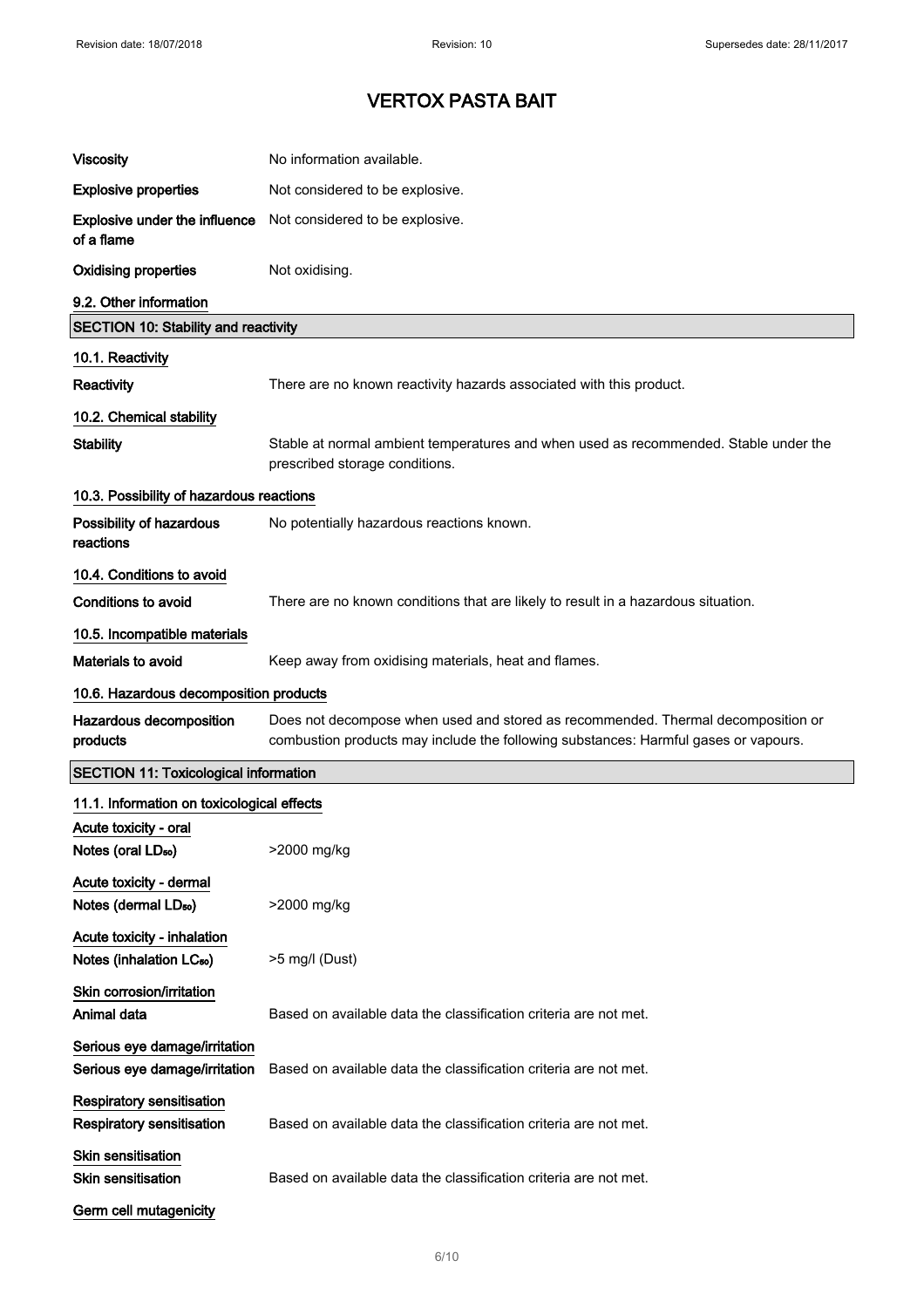| Genotoxicity - in vitro                                                 | Based on available data the classification criteria are not met.                                                                                                                   |  |  |
|-------------------------------------------------------------------------|------------------------------------------------------------------------------------------------------------------------------------------------------------------------------------|--|--|
| Carcinogenicity                                                         |                                                                                                                                                                                    |  |  |
| Carcinogenicity                                                         | Based on available data the classification criteria are not met.                                                                                                                   |  |  |
| <b>IARC</b> carcinogenicity                                             | None of the ingredients are listed or exempt.                                                                                                                                      |  |  |
| Reproductive toxicity                                                   |                                                                                                                                                                                    |  |  |
| Reproductive toxicity - fertility                                       | Based on available data the classification criteria are not met.                                                                                                                   |  |  |
| Reproductive toxicity -<br>development                                  | May damage the unborn child.                                                                                                                                                       |  |  |
| Specific target organ toxicity - single exposure                        |                                                                                                                                                                                    |  |  |
| STOT - single exposure                                                  | Not classified as a specific target organ toxicant after a single exposure.                                                                                                        |  |  |
| Specific target organ toxicity - repeated exposure                      |                                                                                                                                                                                    |  |  |
| STOT - repeated exposure                                                | STOT RE 2 - H373 May cause damage to organs through prolonged or repeated exposure.                                                                                                |  |  |
| <b>Aspiration hazard</b>                                                |                                                                                                                                                                                    |  |  |
| <b>Aspiration hazard</b>                                                | Not relevant. Solid.                                                                                                                                                               |  |  |
| <b>General information</b>                                              | Avoid contact during pregnancy/while nursing. May damage fertility. The severity of the<br>symptoms described will vary dependent on the concentration and the length of exposure. |  |  |
| Inhalation                                                              | No specific symptoms known.                                                                                                                                                        |  |  |
| Ingestion                                                               | See section 4 - First Aid                                                                                                                                                          |  |  |
| Skin contact                                                            | Prolonged contact may cause dryness of the skin.                                                                                                                                   |  |  |
| Eye contact                                                             | No specific symptoms known.                                                                                                                                                        |  |  |
| Route of exposure                                                       | Ingestion Inhalation Skin and/or eye contact                                                                                                                                       |  |  |
| <b>Toxicity of ingredients</b>                                          | Denatonium Benzoate<br>Oral (Rat) LD50 = 584 mg/kg Brodifacoum<br>Acute Oral ≤5mg/kg<br>Acute Dermal ≤50mg/kg Acute Inhalation ≤0.05mg/kg (Commission Regulation 2016/1179)        |  |  |
| <b>SECTION 12: Ecological Information</b>                               |                                                                                                                                                                                    |  |  |
| Ecotoxicity                                                             | Not regarded as dangerous for the environment. However, large or frequent spills may have<br>hazardous effects on the environment.                                                 |  |  |
| 12.1. Toxicity                                                          |                                                                                                                                                                                    |  |  |
| <b>Toxicity</b>                                                         | Based on available data the classification criteria are not met.                                                                                                                   |  |  |
| 12.2. Persistence and degradability                                     |                                                                                                                                                                                    |  |  |
|                                                                         | Persistence and degradability The degradability of the product is not known.                                                                                                       |  |  |
| 12.3. Bioaccumulative potential                                         |                                                                                                                                                                                    |  |  |
| <b>Bioaccumulative potential</b>                                        | No data available on bioaccumulation.                                                                                                                                              |  |  |
| <b>Partition coefficient</b>                                            | Not relevant.                                                                                                                                                                      |  |  |
| 12.4. Mobility in soil                                                  |                                                                                                                                                                                    |  |  |
| <b>Mobility</b>                                                         | No data available.                                                                                                                                                                 |  |  |
| 12.5. Results of PBT and vPvB assessment<br>12.6. Other adverse effects |                                                                                                                                                                                    |  |  |
|                                                                         |                                                                                                                                                                                    |  |  |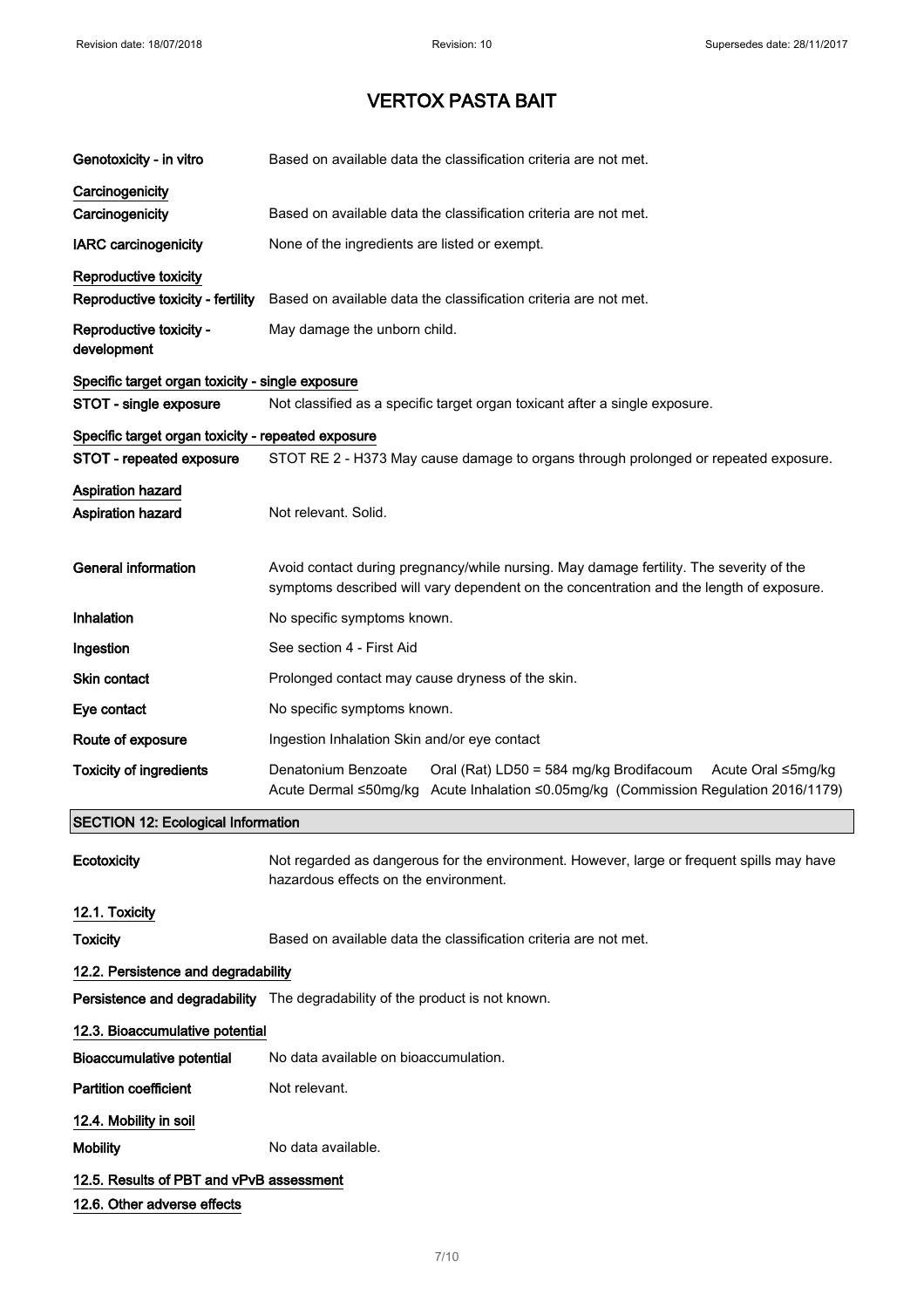| Other adverse effects                                                                          | Toxic to mammals, including domesticated animals and birds if ingested. Exposure of non-<br>target animals should be prevented.                                           |                                                                                                                                                                                                        |
|------------------------------------------------------------------------------------------------|---------------------------------------------------------------------------------------------------------------------------------------------------------------------------|--------------------------------------------------------------------------------------------------------------------------------------------------------------------------------------------------------|
| <b>Toxicity of ingredients</b>                                                                 | Brodifacoum                                                                                                                                                               | Daphnia EC50/48Hr = 0.25 mg/l Rainbow trout LC50/96Hr = 0.042 mg/l                                                                                                                                     |
| <b>SECTION 13: Disposal considerations</b>                                                     |                                                                                                                                                                           |                                                                                                                                                                                                        |
| 13.1. Waste treatment methods                                                                  |                                                                                                                                                                           |                                                                                                                                                                                                        |
| <b>General information</b>                                                                     | This material and its container must be disposed of in a safe way.                                                                                                        |                                                                                                                                                                                                        |
| <b>Disposal methods</b>                                                                        | Dispose of in accordance with applicable regional, national, and local laws and regulations.<br>Dispose of Contaminated packaging as unused product unless fully cleaned. |                                                                                                                                                                                                        |
| <b>Waste class</b>                                                                             | Waste disposal key number from EWC is 20 01 19 (Pesticides)                                                                                                               |                                                                                                                                                                                                        |
| <b>SECTION 14: Transport information</b>                                                       |                                                                                                                                                                           |                                                                                                                                                                                                        |
| General                                                                                        | (IMDG, IATA, ADR/RID).                                                                                                                                                    | The product is not covered by international regulations on the transport of dangerous goods                                                                                                            |
| 14.1. UN number                                                                                |                                                                                                                                                                           |                                                                                                                                                                                                        |
| Not applicable.                                                                                |                                                                                                                                                                           |                                                                                                                                                                                                        |
| 14.2. UN proper shipping name                                                                  |                                                                                                                                                                           |                                                                                                                                                                                                        |
| Not applicable.                                                                                |                                                                                                                                                                           |                                                                                                                                                                                                        |
| 14.3. Transport hazard class(es)                                                               |                                                                                                                                                                           |                                                                                                                                                                                                        |
| No transport warning sign required.                                                            |                                                                                                                                                                           |                                                                                                                                                                                                        |
| 14.4. Packing group                                                                            |                                                                                                                                                                           |                                                                                                                                                                                                        |
| Not applicable.                                                                                |                                                                                                                                                                           |                                                                                                                                                                                                        |
| 14.5. Environmental hazards                                                                    |                                                                                                                                                                           |                                                                                                                                                                                                        |
| Environmentally hazardous substance/marine pollutant<br>No.                                    |                                                                                                                                                                           |                                                                                                                                                                                                        |
| 14.6. Special precautions for user                                                             |                                                                                                                                                                           |                                                                                                                                                                                                        |
| Not applicable.                                                                                |                                                                                                                                                                           |                                                                                                                                                                                                        |
| 14.7. Transport in bulk according to Annex II of MARPOL and the IBC Code                       |                                                                                                                                                                           |                                                                                                                                                                                                        |
| Transport in bulk according to Not applicable.<br>Annex II of MARPOL 73/78<br>and the IBC Code |                                                                                                                                                                           |                                                                                                                                                                                                        |
| <b>SECTION 15: Regulatory information</b>                                                      |                                                                                                                                                                           |                                                                                                                                                                                                        |
|                                                                                                |                                                                                                                                                                           | 15.1. Safety, health and environmental regulations/legislation specific for the substance or mixture                                                                                                   |
| <b>National regulations</b>                                                                    |                                                                                                                                                                           | Health and Safety at Work etc. Act 1974 (as amended).<br>The Carriage of Dangerous Goods and Use of Transportable Pressure Equipment<br>Regulations 2009 (SI 2009 No. 1348) (as amended) ["CDG 2009"]. |

EH40/2005 Workplace exposure limits.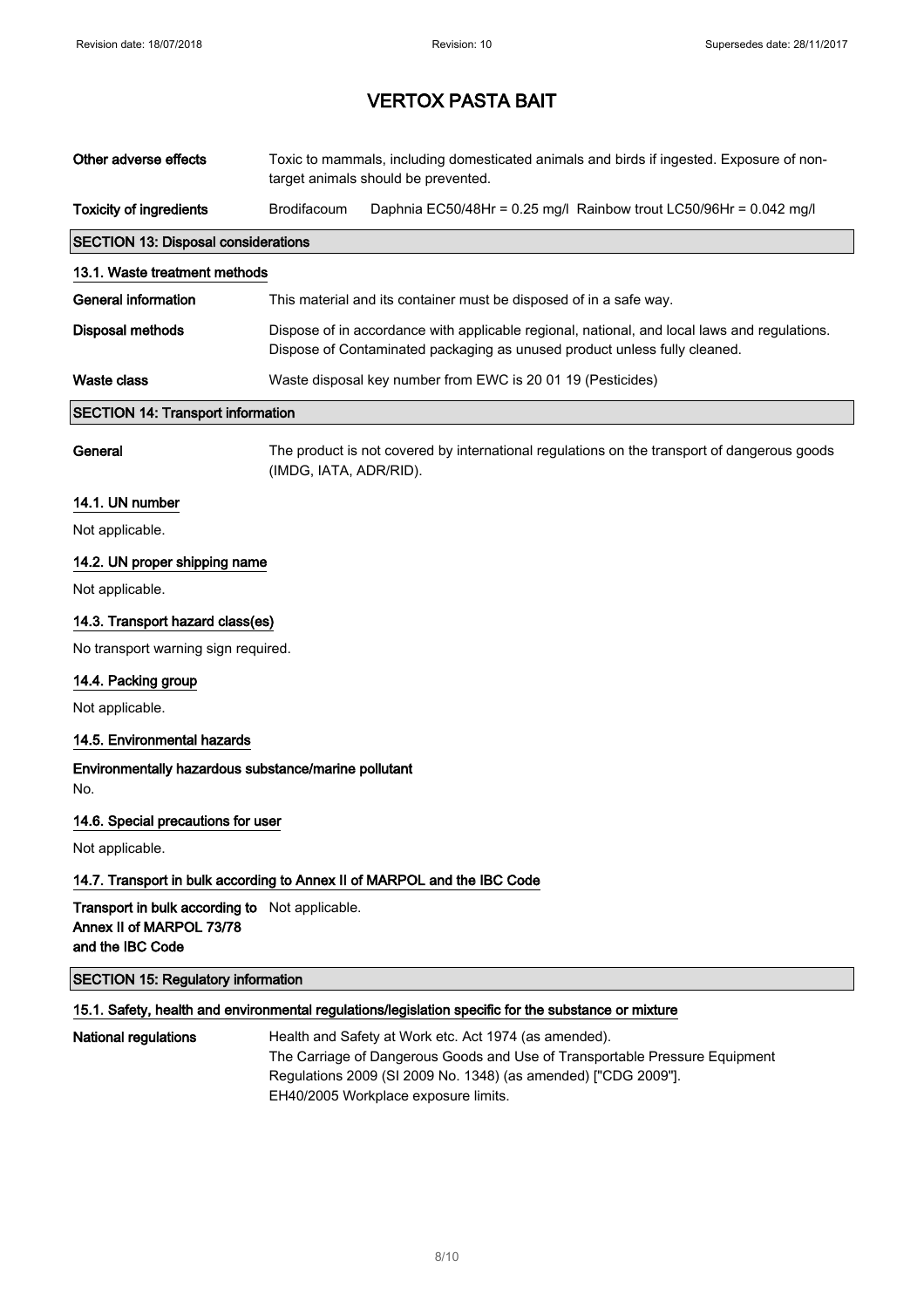EU legislation Regulation (EC) No 1907/2006 of the European Parliament and of the Council of 18 December 2006 concerning the Registration, Evaluation, Authorisation and Restriction of Chemicals (REACH) (as amended). Commission Regulation (EU) No 2015/830 of 28 May 2015. Regulation (EC) No 1272/2008 of the European Parliament and of the Council of 16 December 2008 on classification, labelling and packaging of substances and mixtures (as amended).

#### 15.2. Chemical safety assessment

No chemical safety assessment has been carried out.

#### Inventories

#### EU - EINECS/ELINCS

SECTION 16: Other information

None of the ingredients are listed or exempt.

| Abbreviations and acronyms<br>used in the safety data sheet                   | ADR: European Agreement concerning the International Carriage of Dangerous Goods by<br>Road.                        |
|-------------------------------------------------------------------------------|---------------------------------------------------------------------------------------------------------------------|
|                                                                               | ADN: European Agreement concerning the International Carriage of Dangerous Goods by<br>Inland Waterways.            |
|                                                                               | RID: European Agreement concerning the International Carriage of Dangerous Goods by<br>Rail.                        |
|                                                                               | IATA: International Air Transport Association.                                                                      |
|                                                                               | ICAO: Technical Instructions for the Safe Transport of Dangerous Goods by Air.                                      |
|                                                                               | IMDG: International Maritime Dangerous Goods.                                                                       |
|                                                                               | CAS: Chemical Abstracts Service.                                                                                    |
|                                                                               | ATE: Acute Toxicity Estimate.                                                                                       |
|                                                                               | LC <sub>50</sub> : Lethal Concentration to 50 % of a test population.                                               |
|                                                                               | LD <sub>50</sub> : Lethal Dose to 50% of a test population (Median Lethal Dose).                                    |
|                                                                               | EC <sub>50</sub> : 50% of maximal Effective Concentration.<br>PBT: Persistent, Bioaccumulative and Toxic substance. |
|                                                                               | vPvB: Very Persistent and Very Bioaccumulative.                                                                     |
| <b>Classification abbreviations</b>                                           | Repr. = Reproductive toxicity                                                                                       |
| and acronyms                                                                  | STOT RE = Specific target organ toxicity-repeated exposure                                                          |
| <b>Classification procedures</b><br>according to Regulation (EC)<br>1272/2008 | STOT RE 2 - H373: Commission Regulation (EU) 2016/1179 Repr. 1A - H360D: Commission<br>Regulation (EU) 2016/1179    |
| <b>Revision date</b>                                                          | 18/07/2018                                                                                                          |
| <b>Revision</b>                                                               | 10                                                                                                                  |
| Supersedes date                                                               | 28/11/2017                                                                                                          |
| <b>SDS number</b>                                                             | 21686                                                                                                               |